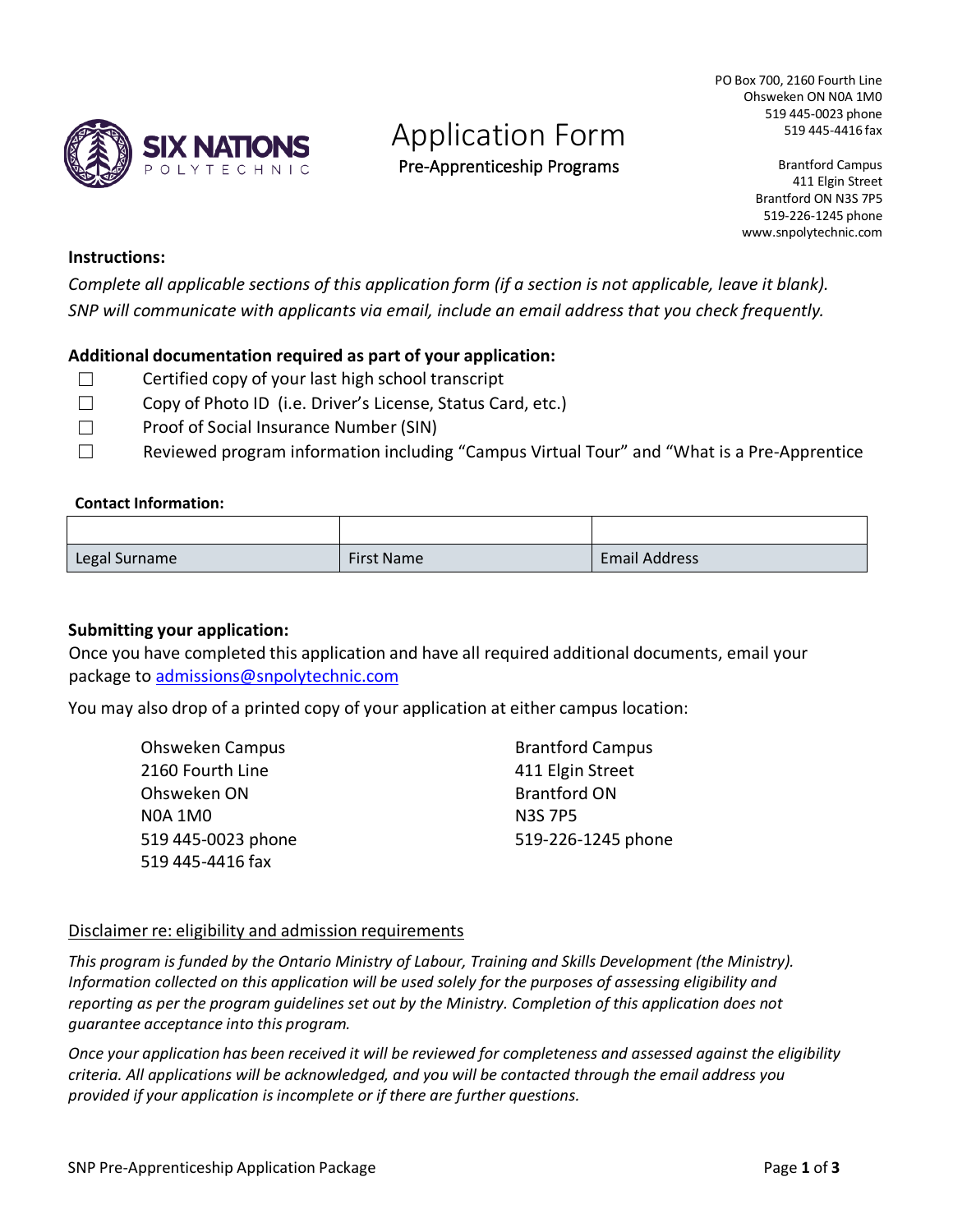### Section 1: Personal Information

| <b>Legal Surname</b>    | <b>First Name</b>          | <b>Middle Name(s)</b> |            |
|-------------------------|----------------------------|-----------------------|------------|
|                         |                            |                       |            |
| Blue Flag # OR Street # | <b>Street or Road Name</b> | PO Box #              | <b>RR#</b> |
|                         |                            |                       |            |
| City                    | <b>Province</b>            | <b>Postal Code</b>    |            |

|                 |                      | Click or tap to enter a date. |
|-----------------|----------------------|-------------------------------|
| Home Phone #    | <b>Cell Phone #</b>  | Date of Birth                 |
| Choose an item. |                      |                               |
| Gender          | <b>Email Address</b> |                               |

| Are you receiving Employment Insurance?                                                                                                                                                | Yes                                                                                  | No                      |  |
|----------------------------------------------------------------------------------------------------------------------------------------------------------------------------------------|--------------------------------------------------------------------------------------|-------------------------|--|
| <b>Status in Canada</b>                                                                                                                                                                | $\Box$ Permanent Resident<br>$\Box$ Canadian Citizen<br>$\Box$ Other Please specify: |                         |  |
| Complete this section if you wish to self-identify as a member of a designated group(s).<br>Your response to this question is entirely voluntary and will not affect your eligibility. |                                                                                      |                         |  |
| $\Box$ First Nations<br><b>Métis</b>                                                                                                                                                   | Inuit                                                                                | LGTBQ2+                 |  |
| $\Box$ Person with Disability $\Box$ Racialized Person $\Box$                                                                                                                          | Francophone                                                                          | <b>Visible Minority</b> |  |

### Section 2: Academic History

| Have you attended Six Nations Polytechnic in the past? | Choose an item. |
|--------------------------------------------------------|-----------------|
| If yes, which program did you attend?                  |                 |

| Please indicate your highest level of education completed: |                                      |                               |  |
|------------------------------------------------------------|--------------------------------------|-------------------------------|--|
| Grade 12 or equivalent                                     | 'Grade 9                             | Journeyperson                 |  |
| Grade 11                                                   | ]Grade 0 – 8                         | $\Box$ Certificate or Diploma |  |
| Grade 10                                                   | $\Box$ Certificate of Apprenticeship | Degree                        |  |

*Provide a certified copy of your last high school transcript as part of your application*

### Section 3: Program Selection

| Which program are you applying for (indicate your preference) |        |      |  |
|---------------------------------------------------------------|--------|------|--|
| Pre-Apprenticeship in Welding                                 | Spring | Fall |  |
| Pre-Apprenticeship in Cook                                    | Summer |      |  |
| Pre-Apprenticeship in General Machinist                       | Spring | Fall |  |

*All programs include 8-week work placement.*

**PLEASE NOTE: Program dates may change due to government restrictions surrounding the Covid-19 pandemic.** *All programs will be a blend of in-person and online classes. Access to a computer and internet is required.*